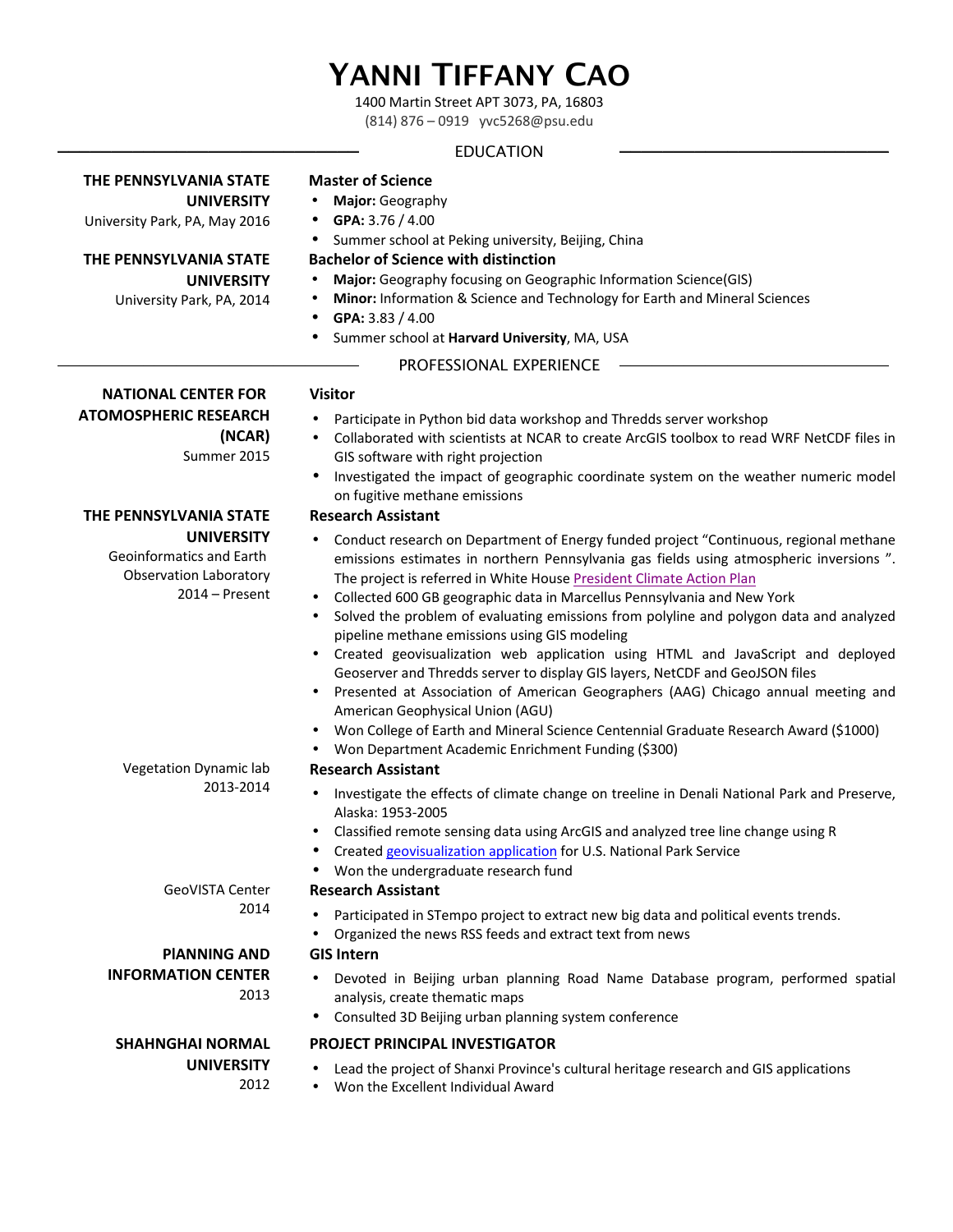———————————————————————————— AWARDS —————————————————————————

- 2015 **Centennial Graduate Research Award (\$1000)**
- 2015 **Academic Enrichment Funding (\$300)**
- 2015 **Full Scholarship (\$42,415 per year)**
- **2015** Third prize in business case competition at Shell
- 2013 **Erickson Fund (undergraduate research award) in Geography**
- 2013 **John and Elizabeth Holmes Teas (undergraduate academic achievement) Scholarship**
- 2012,2013 **Dean's list**
	- 2012 **Excellent Student Volunteer Award**
	- 2011 **Second prize (undergraduate academic achievement)of College scholarship**
	- 2009 **Second Prize in National High School Mathematic Olympic Competition**

## PUBLICATION

- Isaacs, R.E., Cao, Y., and Taylor, A.H. The effects of climate change and local site controls on vegetation in Denali National Park and Preserve, Alaska. (In Progress)
- Kim, E.K., Cao, Y., Lauvaux, T. Visualization application of Marcellus methane fugitive emissions. (In Progress)
- Cao, Y., Cervone, G., Lauvaux, T., Barkly, Z., Deng, A.J.,Sarmiento, D. The impact of geographic coordinate system on atmospheric model for fugitive methane emission. (In Progress)

### PRESENTATION

- Cao, Y., Cervone, G., Lauvaux, T., Barkly, Z., Deng, A.J.,Sarmiento, D.. (2015). Fusion Geographic Information System Data with State-of-the-art Atmospheric Systems: Application to Methane Source Mapping over the Marcellus Shale formation. American *Geophysical Union fall meeting 2016.*
- **Cao, Y.**, Szajkowski, M.. (2015). Visualization web application of the climate change on treeline in Denali National Park and Preserve, Alaska. The 11th International Conference on Information Systems for Crisis Response and Management.
- Cao, Y., Szajkowski, M.. (2015). Visualization web application of the climate change on treeline in Denali National Park and Preserve, Alaska. The 1st China Visualization Conference.
- Cao, Y., Cervone, G., Tayor, A.H., Barkley, Z., Lauvaux, T., Davis, K.. (2015). Methane emission estimation in the Marcellus shale. Association of American Geographers Chicago annual meeting.
- Martins, D., Lauvaux, T., Miles N., Richardson S., Barkley Z., Deng A.J., Gaudet B., Davis K., Cao Y., Taylor A.H., Karion A., Sweeney C., Petron, G., Rella, C., Arata, C.. (2015). Continuous, regional methane emissions estimate in northern Pennsylvania gas fields using atmospheric inversions. 5<sup>th</sup> North Ameican Carbon.
- Cao, Y., Isaacs, R., Taylor, A.H.. (2015). The effects of climate change on treeline in Denali National Park and Preserve, Alaska:1953-2005. 94th Annual National Conference and Science Symposium.
- Cao, Y., Isaacs, R., Taylor, A.H.. (2014). The effects of climate change on treeline in Denali National Park and Preserve, Alaska:1953-2005. Association of American Geographers Tampa annual meeting.
- **Cao, Y**. Field trip in Qinghai, China. (2013). Association of American Geographers Los Angeles annual meeting.

#### **LEADERSHIP & VOLUNTEER**

| <b>INNOVATION &amp;</b>                                                                        | <b>PRESIDENT</b>                                                                                                                                                                                                                                                                                                                                                     |
|------------------------------------------------------------------------------------------------|----------------------------------------------------------------------------------------------------------------------------------------------------------------------------------------------------------------------------------------------------------------------------------------------------------------------------------------------------------------------|
| <b>INTERDISCIPINARY</b><br><b>COLLABORATION</b><br><b>CUMMUNITY (IICC)</b><br>$2015 -$ Present | Facilitate interdisciplinary communication on academic topics, to promote critical and<br>creative thinking, and to spark innovation and support innovative projects in science and<br>technology at Penn State<br>Organized more than 20 monthly interdisciplinary workshops<br>Initialized the WeChat platform and developed more then 100 members in a month<br>٠ |
| <b>LEADERSHAPE</b>                                                                             | <b>MENTEE</b>                                                                                                                                                                                                                                                                                                                                                        |
| 2015                                                                                           | Participated in LeaderShape program to share my passion about releasing the power of<br>$\bullet$<br>interdisciplinary collaborations and helping international students involve in local culture.<br>Learned to lead with integrity, healthy disregard for the impossible, leadership, ethics,<br>٠<br>vision, community, possibility and relationships             |
| <b>GLOBAL ENGAGEMENT</b>                                                                       | <b>REPRESENTITIVE</b>                                                                                                                                                                                                                                                                                                                                                |
| <b>LEADERSHIP EXPERIENCE</b><br>(GELE)<br>2013                                                 | Participated in multiculture and global leadership discussions and activities<br>٠<br>Represented international students to show the local culture<br>٠                                                                                                                                                                                                              |